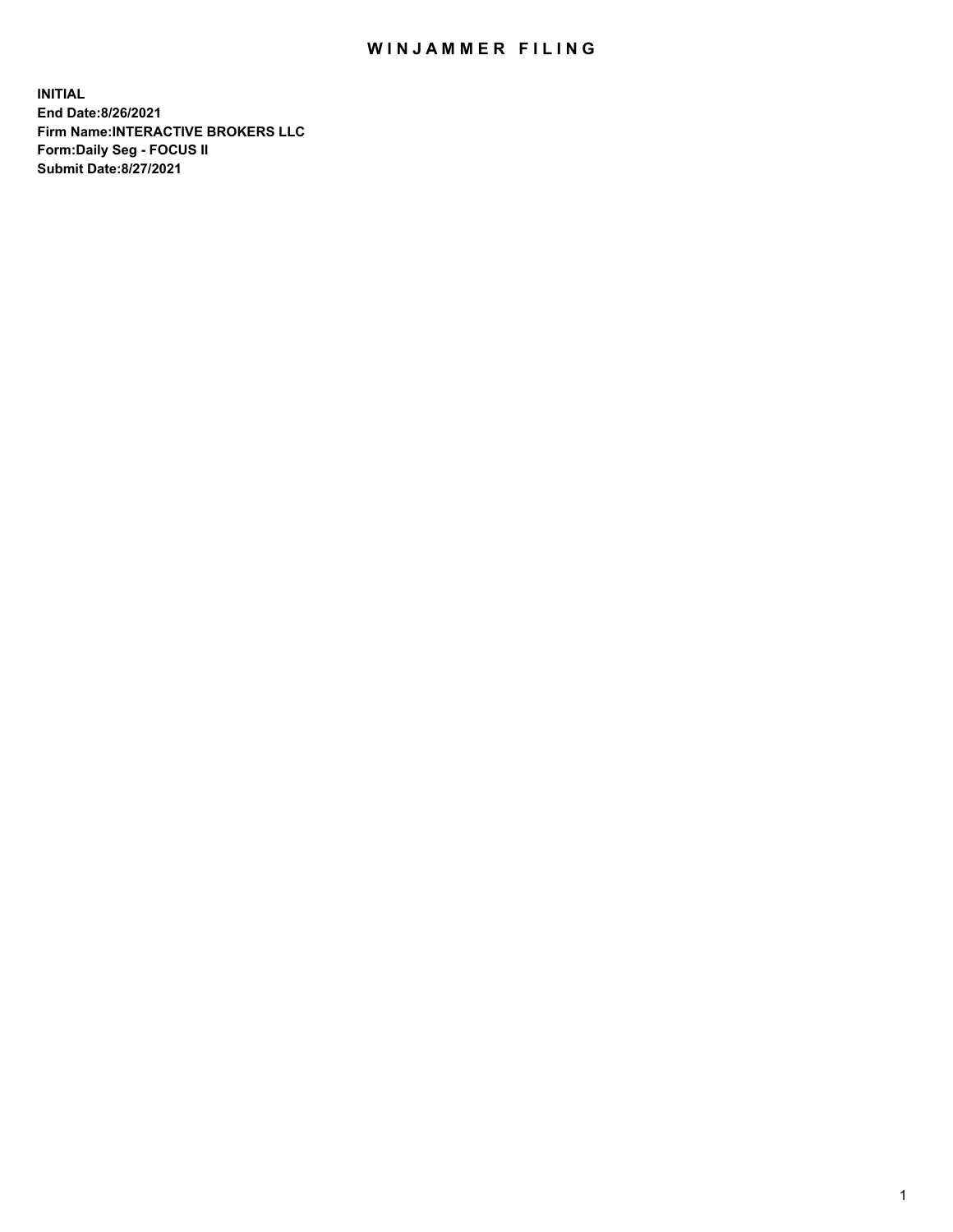**INITIAL End Date:8/26/2021 Firm Name:INTERACTIVE BROKERS LLC Form:Daily Seg - FOCUS II Submit Date:8/27/2021 Daily Segregation - Cover Page**

| Name of Company                                                                                                                                                                                                                                                                                                                | <b>INTERACTIVE BROKERS LLC</b>                                           |
|--------------------------------------------------------------------------------------------------------------------------------------------------------------------------------------------------------------------------------------------------------------------------------------------------------------------------------|--------------------------------------------------------------------------|
| <b>Contact Name</b>                                                                                                                                                                                                                                                                                                            | James Menicucci                                                          |
| <b>Contact Phone Number</b>                                                                                                                                                                                                                                                                                                    | 203-618-8085                                                             |
| <b>Contact Email Address</b>                                                                                                                                                                                                                                                                                                   | jmenicucci@interactivebrokers.c<br>om                                    |
| FCM's Customer Segregated Funds Residual Interest Target (choose one):<br>a. Minimum dollar amount: ; or<br>b. Minimum percentage of customer segregated funds required:% ; or<br>c. Dollar amount range between: and; or<br>d. Percentage range of customer segregated funds required between: % and %.                       | <u>0</u><br>0<br>155,000,000 245,000,000<br>0 <sub>0</sub>               |
| FCM's Customer Secured Amount Funds Residual Interest Target (choose one):<br>a. Minimum dollar amount: ; or<br>b. Minimum percentage of customer secured funds required:% ; or<br>c. Dollar amount range between: and; or<br>d. Percentage range of customer secured funds required between:% and%.                           | <u>0</u><br>$\overline{\mathbf{0}}$<br>80,000,000 120,000,000<br>00      |
| FCM's Cleared Swaps Customer Collateral Residual Interest Target (choose one):<br>a. Minimum dollar amount: ; or<br>b. Minimum percentage of cleared swaps customer collateral required:% ; or<br>c. Dollar amount range between: and; or<br>d. Percentage range of cleared swaps customer collateral required between:% and%. | <u>0</u><br>$\underline{\mathbf{0}}$<br>0 <sub>0</sub><br>0 <sub>0</sub> |

Attach supporting documents CH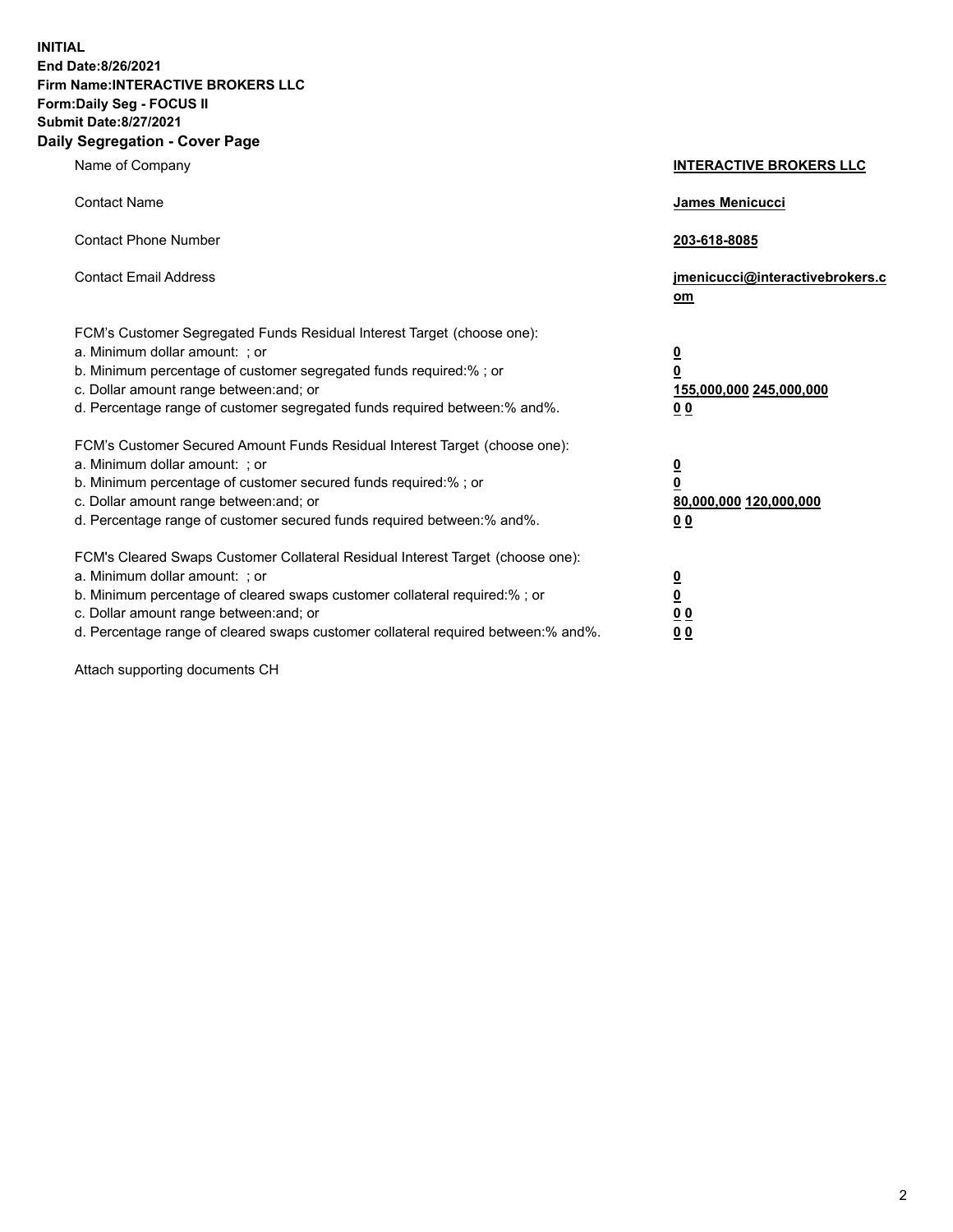**INITIAL End Date:8/26/2021 Firm Name:INTERACTIVE BROKERS LLC Form:Daily Seg - FOCUS II Submit Date:8/27/2021 Daily Segregation - Secured Amounts**

## Foreign Futures and Foreign Options Secured Amounts Amount required to be set aside pursuant to law, rule or regulation of a foreign government or a rule of a self-regulatory organization authorized thereunder **0** [7305] 1. Net ledger balance - Foreign Futures and Foreign Option Trading - All Customers A. Cash **488,264,747** [7315] B. Securities (at market) **0** [7317] 2. Net unrealized profit (loss) in open futures contracts traded on a foreign board of trade **635,429** [7325] 3. Exchange traded options a. Market value of open option contracts purchased on a foreign board of trade **140,197** [7335] b. Market value of open contracts granted (sold) on a foreign board of trade **-10,918** [7337] 4. Net equity (deficit) (add lines 1. 2. and 3.) **489,029,455** [7345] 5. Account liquidating to a deficit and account with a debit balances - gross amount **4,059** [7351] Less: amount offset by customer owned securities **0** [7352] **4,059** [7354] 6. Amount required to be set aside as the secured amount - Net Liquidating Equity Method (add lines 4 and 5) **489,033,514** [7355] 7. Greater of amount required to be set aside pursuant to foreign jurisdiction (above) or line 6. **489,033,514** [7360] FUNDS DEPOSITED IN SEPARATE REGULATION 30.7 ACCOUNTS 1. Cash in banks A. Banks located in the United States **59,182,196** [7500] B. Other banks qualified under Regulation 30.7 **0** [7520] **59,182,196** [7530] 2. Securities A. In safekeeping with banks located in the United States **349,981,500** [7540] B. In safekeeping with other banks qualified under Regulation 30.7 **0** [7560] **349,981,500** [7570] 3. Equities with registered futures commission merchants A. Cash **0** [7580] B. Securities **0** [7590] C. Unrealized gain (loss) on open futures contracts **0** [7600] D. Value of long option contracts **0** [7610] E. Value of short option contracts **0** [7615] **0** [7620] 4. Amounts held by clearing organizations of foreign boards of trade A. Cash **0** [7640] B. Securities **0** [7650] C. Amount due to (from) clearing organization - daily variation **0** [7660] D. Value of long option contracts **0** [7670] E. Value of short option contracts **0** [7675] **0** [7680] 5. Amounts held by members of foreign boards of trade A. Cash **201,291,224** [7700] B. Securities **0** [7710] C. Unrealized gain (loss) on open futures contracts **2,905,294** [7720] D. Value of long option contracts **140,197** [7730] E. Value of short option contracts **-10,918** [7735] **204,325,797** [7740] 6. Amounts with other depositories designated by a foreign board of trade **0** [7760] 7. Segregated funds on hand **0** [7765] 8. Total funds in separate section 30.7 accounts **613,489,493** [7770] 9. Excess (deficiency) Set Aside for Secured Amount (subtract line 7 Secured Statement Page 1 from Line 8) **124,455,979** [7380] 10. Management Target Amount for Excess funds in separate section 30.7 accounts **80,000,000** [7780] 11. Excess (deficiency) funds in separate 30.7 accounts over (under) Management Target **44,455,979** [7785]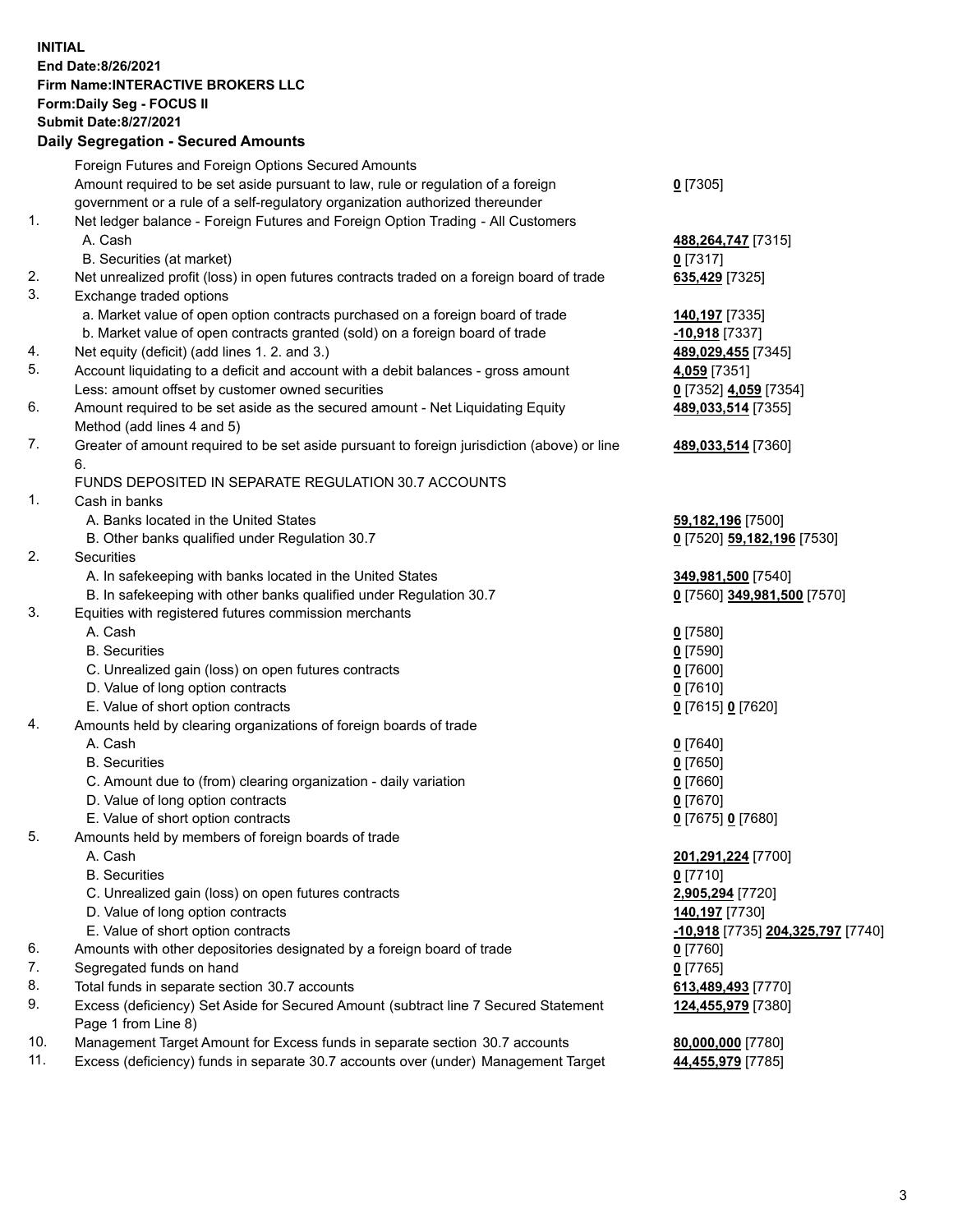**INITIAL End Date:8/26/2021 Firm Name:INTERACTIVE BROKERS LLC Form:Daily Seg - FOCUS II Submit Date:8/27/2021 Daily Segregation - Segregation Statement** SEGREGATION REQUIREMENTS(Section 4d(2) of the CEAct) 1. Net ledger balance A. Cash **6,894,086,888** [7010] B. Securities (at market) **0** [7020] 2. Net unrealized profit (loss) in open futures contracts traded on a contract market **25,223,301** [7030] 3. Exchange traded options A. Add market value of open option contracts purchased on a contract market **297,745,900** [7032] B. Deduct market value of open option contracts granted (sold) on a contract market **-256,146,313** [7033] 4. Net equity (deficit) (add lines 1, 2 and 3) **6,960,909,776** [7040] 5. Accounts liquidating to a deficit and accounts with debit balances - gross amount **1,223,913** [7045] Less: amount offset by customer securities **0** [7047] **1,223,913** [7050] 6. Amount required to be segregated (add lines 4 and 5) **6,962,133,689** [7060] FUNDS IN SEGREGATED ACCOUNTS 7. Deposited in segregated funds bank accounts A. Cash **1,573,111,338** [7070] B. Securities representing investments of customers' funds (at market) **3,143,339,565** [7080] C. Securities held for particular customers or option customers in lieu of cash (at market) **0** [7090] 8. Margins on deposit with derivatives clearing organizations of contract markets A. Cash **1,994,031,666** [7100] B. Securities representing investments of customers' funds (at market) **427,716,424** [7110] C. Securities held for particular customers or option customers in lieu of cash (at market) **0** [7120] 9. Net settlement from (to) derivatives clearing organizations of contract markets **-5,615,613** [7130] 10. Exchange traded options A. Value of open long option contracts **296,878,859** [7132] B. Value of open short option contracts **-256,132,975** [7133] 11. Net equities with other FCMs A. Net liquidating equity **0** [7140] B. Securities representing investments of customers' funds (at market) **0** [7160] C. Securities held for particular customers or option customers in lieu of cash (at market) **0** [7170] 12. Segregated funds on hand **0** [7150] 13. Total amount in segregation (add lines 7 through 12) **7,173,329,264** [7180] 14. Excess (deficiency) funds in segregation (subtract line 6 from line 13) **211,195,575** [7190] 15. Management Target Amount for Excess funds in segregation **155,000,000** [7194]

16. Excess (deficiency) funds in segregation over (under) Management Target Amount Excess

**56,195,575** [7198]